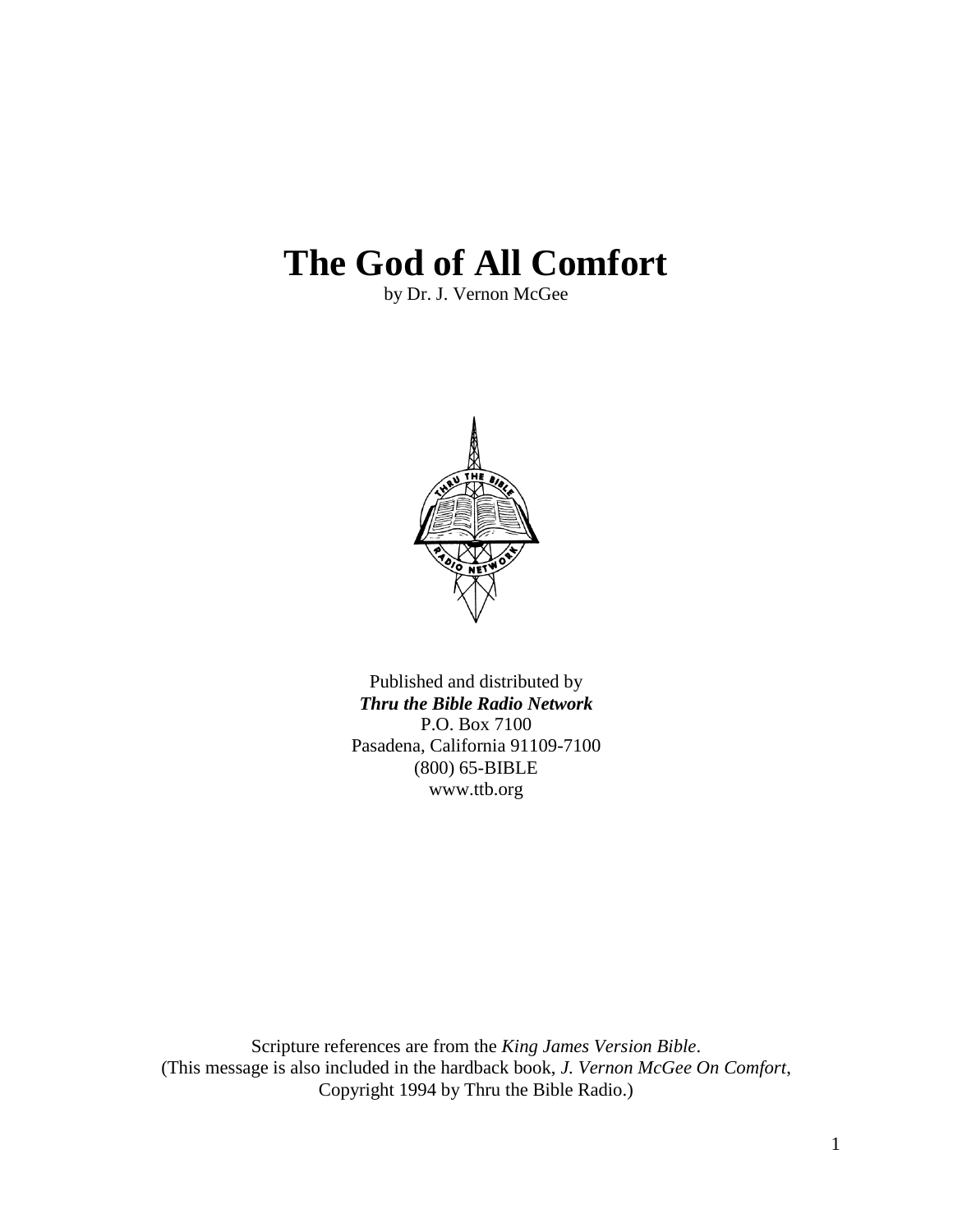This message of comfort opens on a very high level and an exalted plane of praise:

## *Blessed be God, even the Father of our Lord Jesus Christ, the Father of mercies, and the God of all comfort.* (2 Corinthians 1:3)

The word *blessed* means "praise," and it has to do with worship and adoration of God. And will you notice that the apostle Paul always draws us to the praise and adoration and worship of our God. Actually, this verse is a doxology. You have in this one verse the Book of Psalms, all congealed and condensed and brought together. It is "Blessed be God [praise God] even the Father of our Lord Jesus Christ, the Father of mercies, and the God of all comfort." This is about the same as saying, "Praise God from whom all mercies flow," and I think that would be better than the word *blessings* used in the Doxology we sing on Sunday mornings. It is the same, of course, "Praise God from whom all *mercies* flow."

Now Paul mentions in this verse two of these wonderful mercies specifically. He says first of all that God is "the Father of mercies," and I like that. Whatever the mercy might be, God is the Father of it. I don't care what it is, everything that you and I have – and are – is a mercy from God. And this means that goodness and mercy are never earned. You never work for it. You never deserve it. If you do, then it's not goodness and mercy. It's given to those who are in need, because it's not a sugarplum of indulgence from an overindulgent parent either. It's a mercy which is something that God gives to those who need the very thing that He offers to them. He is the Father of mercy. You and I today have received mercies from God and He's the Father of every one of them which we have received.

He also is the God of all comfort. That is the second specific, and may I say that I'm convinced this is the most stupendous claim that can be made for God. Paul makes here the exaggerated claim that God can comfort His child in any and every circumstance of life, that He can meet every need and He can quiet every heart, that He is the God of all comfort! And, my friend, that is either true or it is not true.

It does seem to be a highly exaggerated and overly extravagant claim for God. In fact, Paul seems to have adopted the vocabulary of the politician. You would think that God is a candidate for some office. And by the way, I've listened very carefully over the years to candidates who run for office, and I want to tell you, they promise what only God can deliver. They claim to be able to solve all the problems of this troubled world and soothe the hurt of a disturbed people, and that just happens to be God's department. Unfortunately, our nation right now is listening to the politicians. There's one thing for sure, most are not listening to God. To them God seems rather unreal, certainly not as real as the politicians are. And the promises therefore that God makes – because He is way up yonder and we're way down here – seem to be theoretical and idealistic. But the politician is flesh and blood; he's quite real, and the crowd likes to reach out and touch him, shake his hand. I don't know why they want to do that, but somehow they feel like it will all come true if they can only touch him. May I say to you, the politician may be real, but his promises belong in fiction, and it's only dream stuff. They have never made them good in the past, so why do you think they will make them good in the present? It's always the same old story. Men continue to turn their backs on God because they think He's not real.

I wish that He could be as real to all of us today as He was to the little girl in the whimsical story I heard about. It was many years ago – I'm of the opinion some of you don't even recall that the trains once had upper and lower berths. It was always a problem to get in that upper berth, but I became an expert at that, by the way. Now this was a family of three who were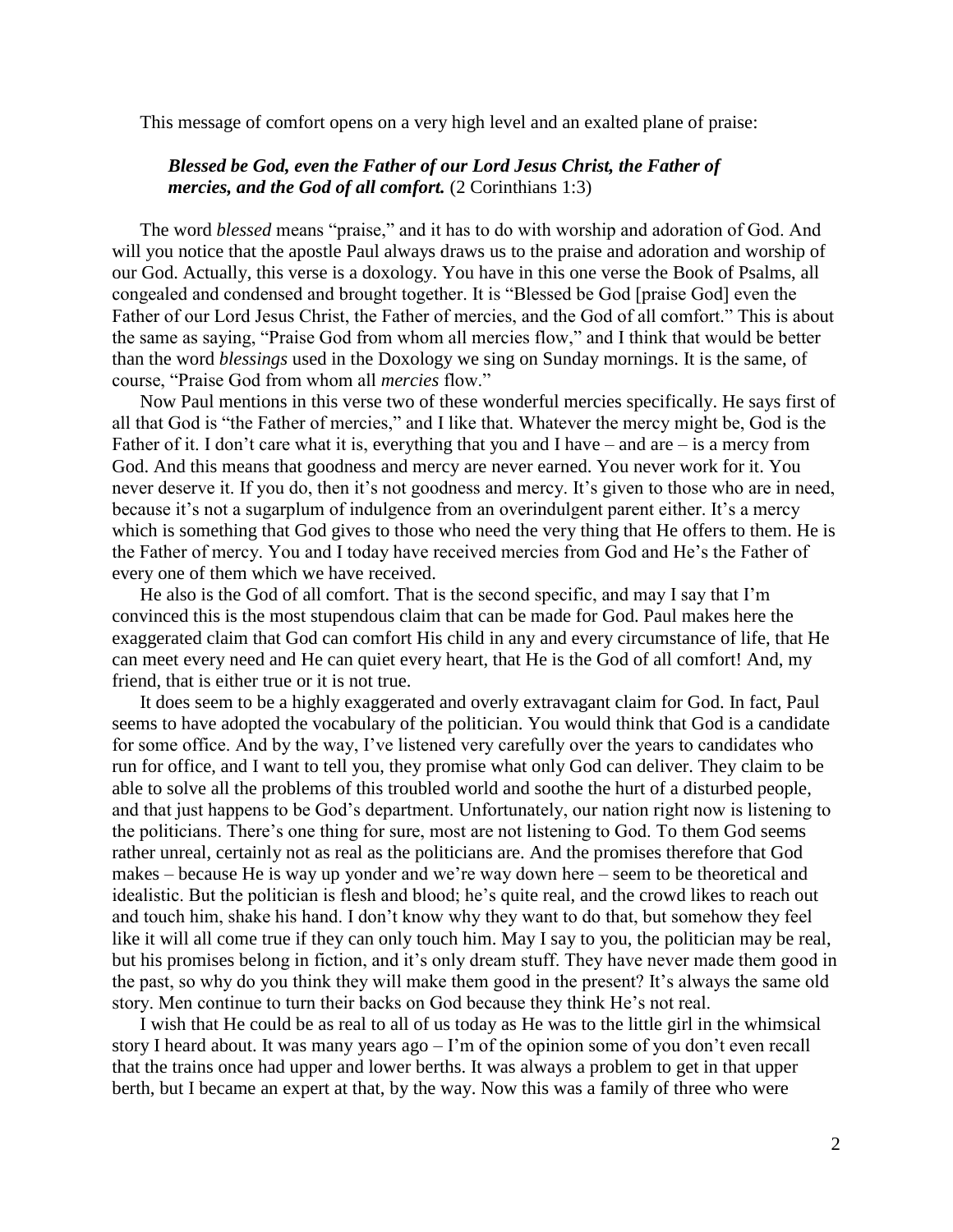traveling by train. The little girl in the family hadn't been on a train before. She was young and was rather frightened. So that night the father and mother climbed into an upper berth, and they put the little girl in a lower berth. The little girl, down there by herself, began to whimper. The mother reached down to shush her and said to her, "Honey, God is with you, don't be afraid." So the little one was quiet for a few moments. Then she said, "Daddy, are you up there?" And he reached out and said, "Yes, I'm up here." And in a few minutes she said, "Mommy, are you up there?" and her Mommy reached down and said, "Yes, I'm here." A very exhausted traveling man in an upper berth across the aisle said, "Little girl, we're all here. Your mama is here, your daddy is here, your brother is here, your sister is here, your aunt is here, your uncle is here, your cousins are here, we're all here. Let's go to sleep!" So it was quiet for another few moments, but the stillness was broken by the soft voice of the little girl. She said, "Mommy, was that God?"

God was very real to her. I wish He could be that real to us in these days in which we live. We need the reality of God. He is the God of all comfort.

Let's look at that again, in verses 3 and 4.

## *Blessed be God* [praise God], *even the Father of our Lord Jesus Christ, the Father of mercies, and the God of all comfort; who comforteth us in all our tribulation* [trouble], *that we may be able to comfort them which are in any trouble, by the comfort wherewith we ourselves are comforted of God.*

He is the God of all comfort. Paul tested this in the crucible of life, and the acid of suffering was poured on him. He found out it was true, but you and I today need to know whether it is authentic or counterfeit, whether it is genuine or fake.

He's "the God of all comfort." Now the popular notion of the meaning of the word *comfort* has in it a note of weakness and sentimentality. A great many people think comfort means that you come over and pat somebody on the arm, or pat them somewhere else, but it has to do with more than patting. It's sort of like saccharin and old lace. In fact, there is a whiskey named "Southern Comfort," and that just doesn't happen to be the proper name for whiskey any more than it should be for marijuana – and some think that is a comfort. One of the reasons people turn to drink and to dope today is to try to find this thing they call "comfort." But that's not really what they are looking for.

Second Corinthians 1:3 is the beginning of a section of five verses that is truly one of the most notable passages in the Scriptures. The theme, evidently, is comfort. That word or a cognate of it occurs ten times in five verses. It occurs four times in verse 4 itself. Therefore Paul is bearing down upon this word *comfort*.

We are looking for what the meaning of the word really is. The word that is used here in all ten of these instances comes from the verb *parakaleo*. *Kaleo* means "to call"; *para* means "to the side of." It means someone who is called to the side of another. In fact, the Holy Spirit is called "the Comforter." That is one of His names – in fact, that *is* His name. The Lord Jesus said to His own there in the Upper Room when they actually began to be disturbed because He had announced He was leaving them, "I will not leave you comfortless." The word is *orphanos* – "I will not leave you orphans. I'm coming to you." How is He coming? "I will send the Comforter," the *paraclete* – that's the word used here, someone to be at your side. And, my friend, it hasn't anything in the world to do with sentimentality. It means one who is a helper, a strengthener, an advocate, a lawyer, if you please.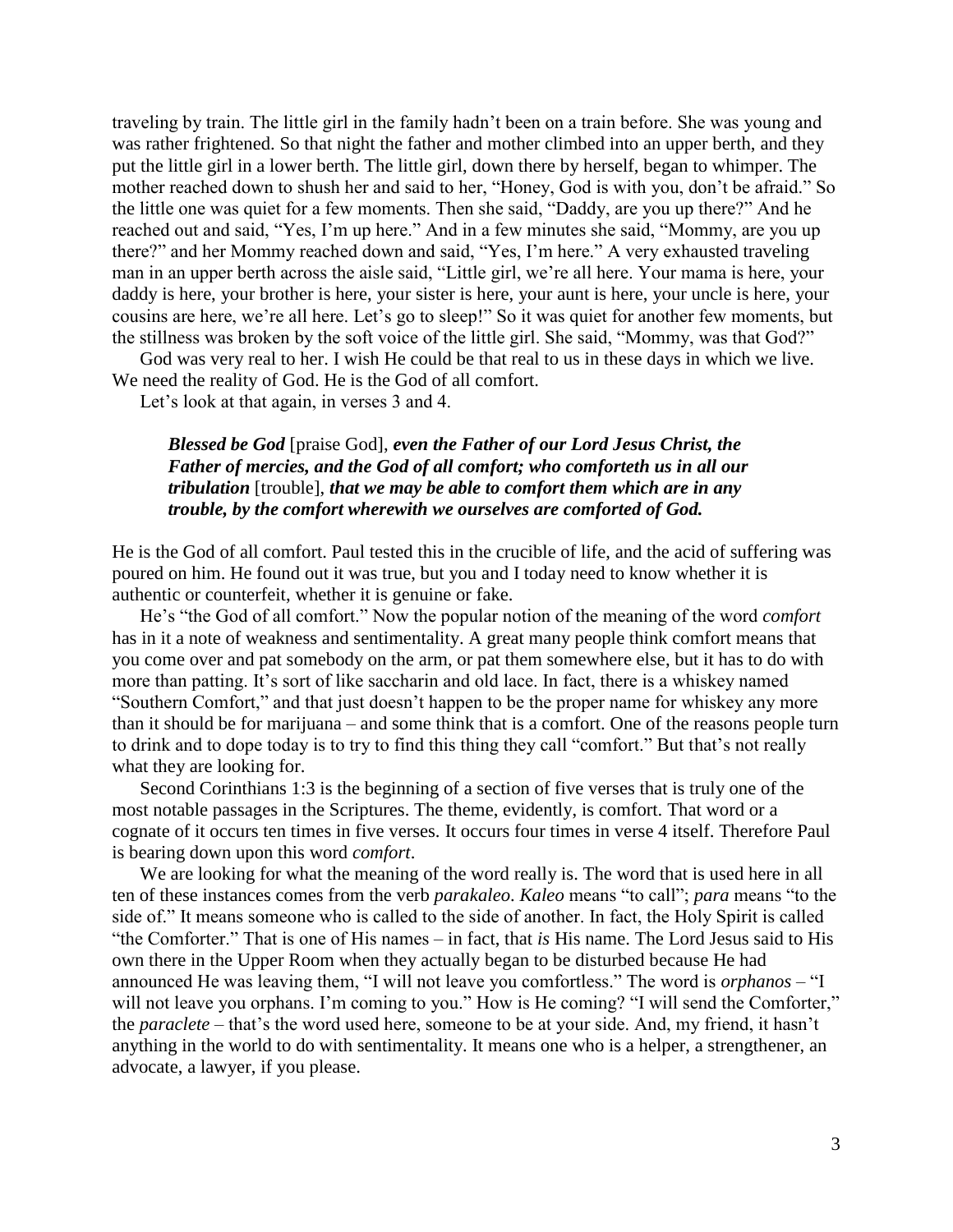G. Campbell Morgan and Samuel Chadwick, two great preachers of England in the past, were walking together and assessing this word *paraclete*. And the Rev. Chadwick said, "I think the best word for the Holy Spirit is *Comforter*, not *Advocate*, because an advocate is a lawyer, and my lawyer doesn't comfort me." But Dr. Morgan said, "I disagree with you. My knowledge of law is limited. In fact, I know nothing of law, so when a problem comes up I call my lawyer in, and he's my comforter, he's my helper." May I say, that is the meaning of it.

Let me give a personal illustration. When I was to be hospitalized for cancer surgery, added to my problems was another one. Of all times, the Internal Revenue Service decided they would like to check up on me. I guess they wanted to get me before I left. My wife could not make it clear to the lady who called that I was in no condition for that. Frankly, it disturbed me a great deal, and I called my assistant, Dr. Cole. He made several well-placed calls so that they let me off the hook for a little while. May I say to you that when Dr. Cole came out to the hospital before surgery, had prayer and shook hands with me, it was comforting. But that wasn't near the comfort it was when he helped me with the IRS when I had called on him. A comforter is one who helps you, one who comes in and helps you in your need, one who strengthens, one who relieves the loneliness in your life. A comforter comes to assuage the grief and calm the fears, to help in time of terrifying trouble. That's the meaning of comforter.

Notice how the word is used in Psalm 30:

## *Hear, O LORD, and have mercy upon me: LORD, be thou my helper***.** (Psalm 30:10)

That's it. That is the word comforter. That is what it means, "Lord, be thou my helper." Now this is what Paul is talking about, nothing sentimental – you can get rid of your old lace concept and all that which has to do with sentimentality. He is talking about one who helps us in time of trouble. Paul is simply stating the fact that our God is the Father of mercies, and He is the God of all comfort.

The question therefore arises: in what areas of life do we really need help? Where is that desperate need today for the human family? I'm going to mention only two, but you probably will think of other areas – there are many other areas.

#### **Needed: A Deliverer**

First of all, let me say that we need a Savior from sin, a deliverer from the guilt and power of sin. That is our greatest and most desperate need of all. Paul could say to the Romans – in summing up the section on sin in which he was not attempting to prove anything but stating that which was evident then and even more evident today – that man is a sinner, alienated from Almighty God. Actually he is in rebellion, not only against God, but he's in rebellion against himself and against all authority. Paul said at the end of that section,

## *Now we know that what things soever the law saith, it saith to them who are under the law: that every mouth may be stopped, and all the world may become guilty before God.* (Romans 3:19)

You and I live in a world that's not on trial, not on trial at all. The sentence has already been handed in: Guilty. The day of execution hasn't come, but it is coming.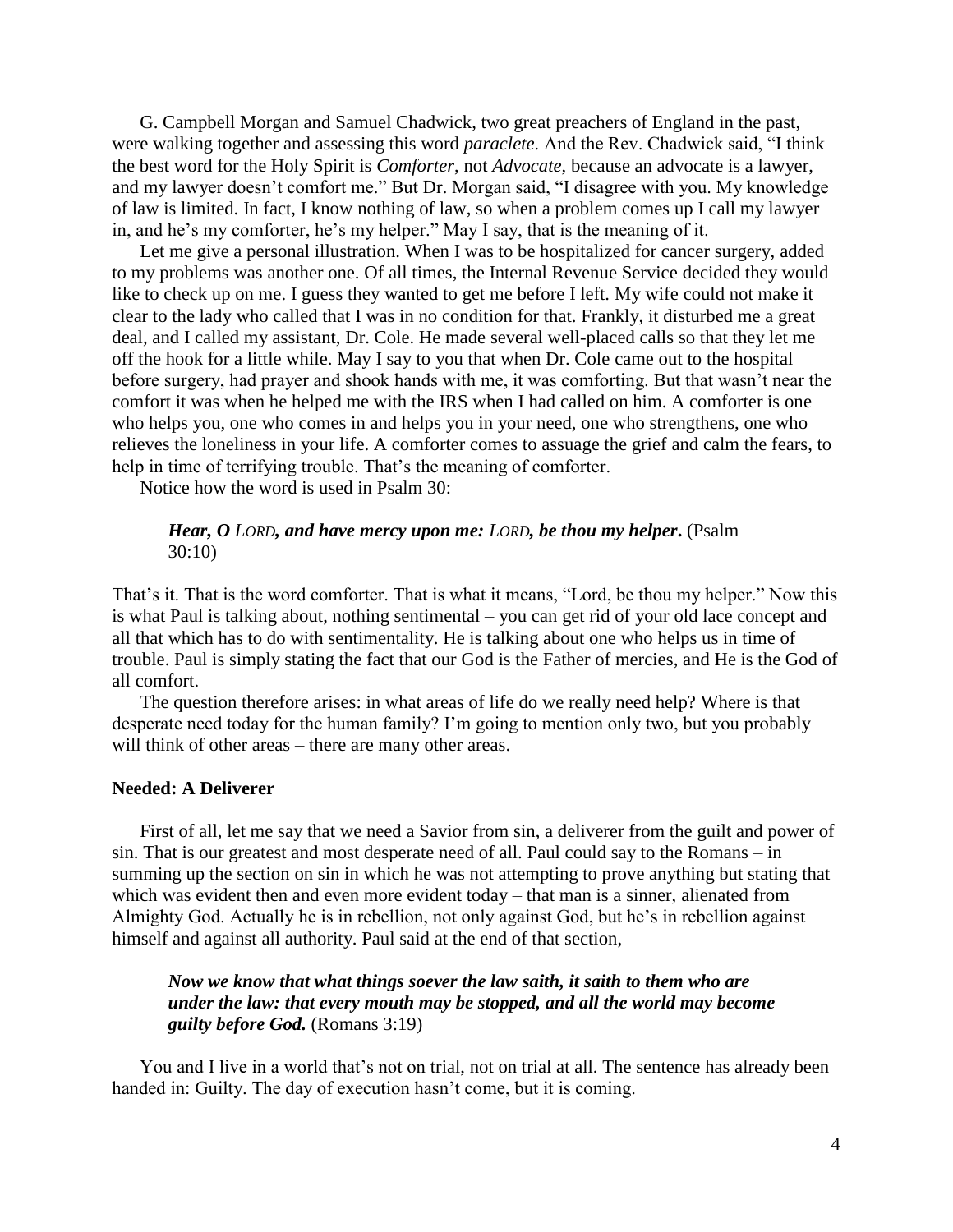You and I live in a world in which it is said of each individual, "You are guilty before God." Each one of us bears that awful guilt. The mark of Cain is on every one of us, and psychologists call it the guilt complex.

A book review came out some years ago on the different approach that psychology was making in regard to guilt. The Freudian idea was to submerge or get rid of the guilt complex, that it was similar to an appendix – you could cut the thing off and so be rid of it. But this subsequent approach is to recognize it and to acknowledge that you do have a guilt complex – every individual has it. It operates in many different ways in our lives, but we all have it.

A leading psychologist who taught at the University of Southern California attended our Thursday Night Bible study for several years. One night as he was leaving, after making some cursory remarks about the subject he said to me, "McGee, you could have made it a lot stronger." He said, holding up his arm, "The guilt complex that you and I have is as real as that arm is. And psychology can no more get rid of that guilt complex than it can get rid of that arm." The whole world is guilty before God today, my beloved. People differ as to the way of trying to remove it, but the human family today is subject to a higher power, and we must give an account.

In the Book of Proverbs the writer asks this rhetorical question in 20:9: "Who can say, I have made my heart clean, I am pure from my sin?" In other words, God says you can't get rid of that awareness of guilt, and neither can the psychiatrist get rid of it for you. He can move it to another area, but he cannot get rid of it.

And again in Proverbs 30:12, "There is a generation that are pure in their own eyes, and yet is not washed from their filthiness." May I say to you, we may build up some sort of system whereby we say we are not guilty, but it does not disturb the reality that down underneath this awful thing is festering. And behind it is the thought that we must give an account of ourselves. Mankind is to be judged, and the Word of God closes on the note that everyone who has turned his back on Jesus Christ will have to come before the Great White Throne for judgment. The books are to be opened, and everyone must give an account of himself there to God.

My friend, how can I be delivered from that guilt? How can I escape the One on the throne saying to me, "You are guilty, you are a sinner and you are lost"? The Judge on the throne has already handed down the verdict. He says I am guilty and I need help. I need a public defender. This is the thing Job had in mind when that poor man cried out in his desperation,

### *O that one might plead for a man with God, as a man pleadeth for his neighbour!* (Job 16:21)

And again he said,

*If I justify myself, mine own mouth shall condemn me: if I say, I am perfect, it shall also prove me perverse.* (Job 9:20)

Then he went on –

*For he* [God] *is not a man, as I am, that I should answer him, and we should come together in judgment. Neither is there any daysman betwixt us, that might lay his hand upon us both.* (Job 9:32, 33)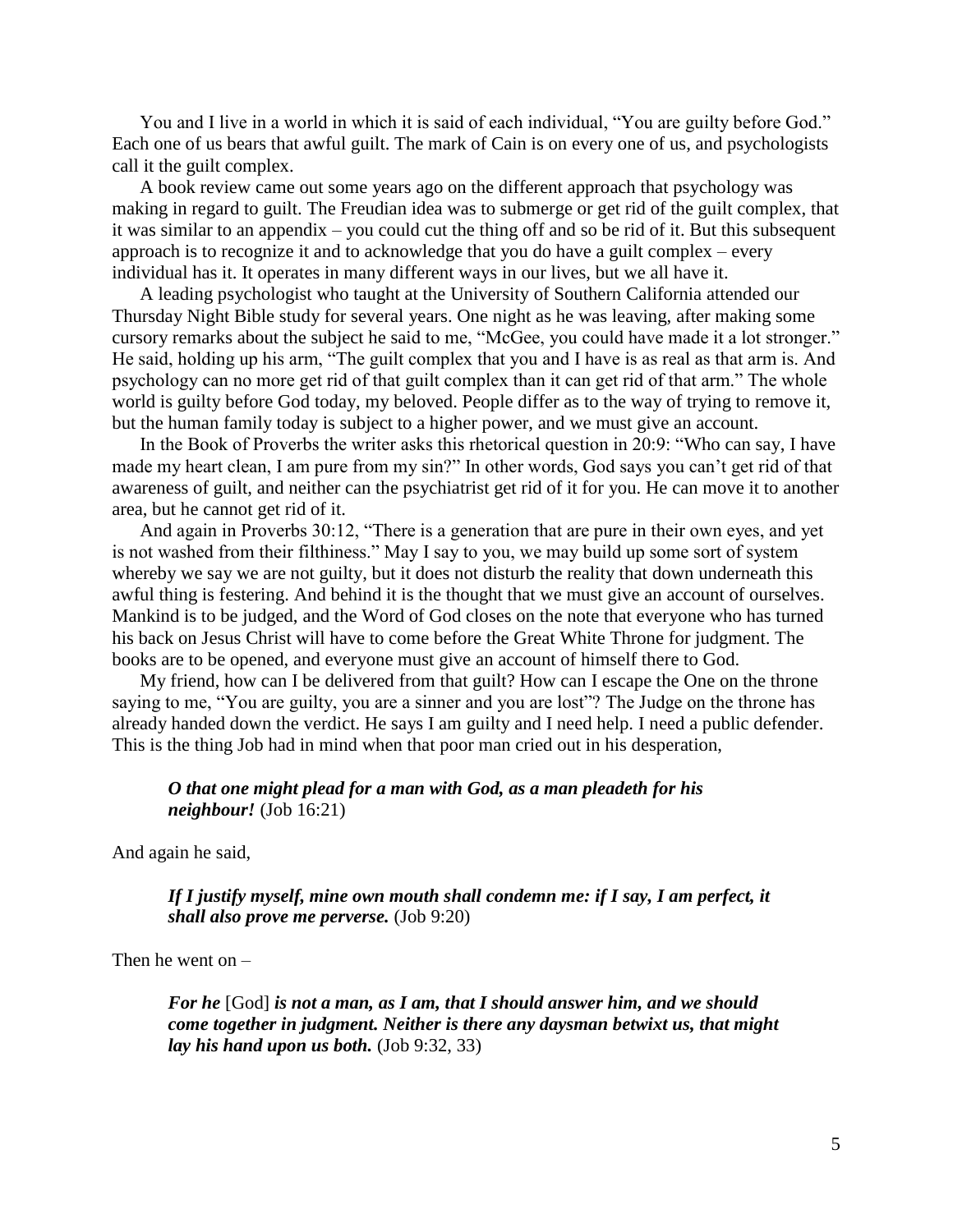In other words, Job says, "In my problem that I have, if there was only someone who could take hold of the hand of God and take hold of my hand and somehow bring us together. I need help!"

Well, since the days of Job the help has come. I cry out for help and there is One at my side today. He died on the cross about 2000 years ago, a vicarious, substitutionary death. He was delivered for my offenses, He was raised for my justification, that I might stand before God. And I want to say to you today, my case has already been tried, I have already been executed. And I already stand in the person of Christ. I need a helper, and I have a Helper. He's the Savior.

Years ago, down in Alabama, this story was told: A very famous judge had a wayward son. His boy got involved in crime. The boy was arrested and, according to the normal course of the court, the boy's trial would come before the father. The regular thing and probably the ethical thing would have been for the judge to step aside and let someone else try the case. But folk were amazed when the father who was the judge said, "I intend to try the boy." Well, everyone was tremendously interested now because they felt, "This means the boy will get off!" The trial proceeded and finally it was time for the judge to render the decision. He called the boy up to stand in the prisoner's box. As the boy stood there, the court absolutely was thunderstruck when the judge said to the boy, "You are guilty, and you will have to pay to the full extent of the law for your crime." The boy was shocked, too. Then this father who was the judge got up from the bench and he started to walk around toward his son. As he did so, he said, "Also the law says that another can come forward and volunteer to pay the penalty." And he came down to where the boy was standing and said, "Move over, son," and the boy moved over. Then the judge looked up at the empty bench and said, "I accept the penalty." And he *paid* it.

Let me be personal again. When God looked down and said to Vernon McGee, "You are guilty," I thank God I had a Helper. He took my place. He paid the penalty. He is my Comforter. He is my Helper.

#### **Needed: Assurance**

Now let's consider the second desperate need of the human family. We need assurance of the presence of God in all the circumstances of life. This, I would say, is an area of great need right now. We need Someone to come into the loneliness that engulfs us during that desperate darkness of life. Friends can only touch you. Christianity today is only a theory to many people. To many professing Christians and church members it is a garment that they put on for Sunday or special occasions. They wear it lightly. It's a stagnant ritual or it is an empty vocabulary.

Someone reported to me that some time ago a group of preachers in Southern California attended a convention at Church of the Open Door where I preached. They came into the auditorium and one of the preachers, as guide for the group, pointed up at the pulpit and said, "Gentlemen, this pulpit has been the greatest pulpit in Southern California on Sunday morning for fifty years." Now I want to disagree with that. It is not true, and I'm prepared to say that I don't think it has ever been true.

Do you know where the greatest pulpit is in Southern California? It's not in operation only on Sunday morning. Rather, it's Monday morning in the home, in the office, in the workshop, in the schoolroom. It's out yonder in the shopping center. It's in suburbia. It's down here where the stockbrokers walk. That's the pulpit. My friend, if what is said from a church pulpit on a Sunday morning cannot be geared into work clothes and walk in shoe leather, it's nonsense, perfect nonsense.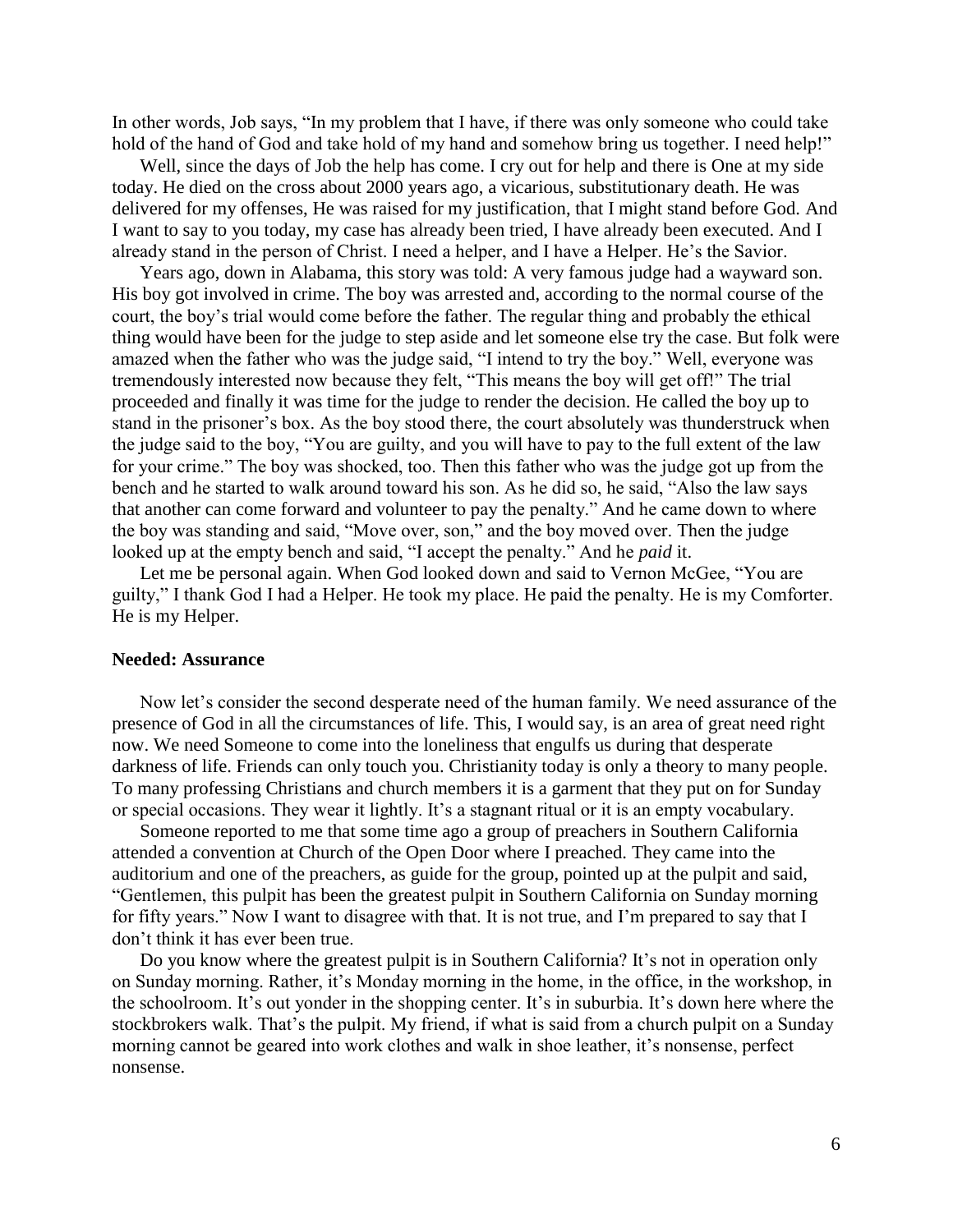Listen again to what Paul is saying, "Who comforts us in all our troubles that we may be able to comfort them who are in any trouble, by the comfort with which we ourselves are comforted of God." This thing was not a theory with Paul and, may I say to you, he very frankly gives us his personal experience. Listen to him,

*For we would not, brethren, have you ignorant of our trouble which came to us in Asia* [Asia Minor], *that we were pressed out of measure, above strength, insomuch that we despaired even of life: but we had the sentence of death in ourselves, that we should not trust in ourselves, but in God which raiseth the dead: who delivered us from so great a death, and doth deliver: in whom we trust that he will yet deliver us.* (2 Corinthians 1:8-10)

Now Paul was sick, nigh unto death. The fact of the matter is, he said he had the sentence of death in him. The doctor told him he would die. Paul was the same flesh and blood that we are, and he was praying. Paul is speaking out of experience, and I'm not sure to what experience Paul is referring. Further on in this epistle we read that he was stoned yonder in the city of Lystra, left for dead. But I don't think he's referring to that here. I think he is referring to something which apparently is not recorded in the Book of Acts. He took sick, and it looked as if he would die. As Paul looked into the future, he saw nothing, and he was afraid. That's normal. But his hope was in God. He says here, "But we had the sentence of death in ourselves, that we should not trust in ourselves, but in God which raiseth the dead." He found himself cast right into the arms of God. And God let him see that beyond death there is the resurrection, and that brought hope to him.

That is wonderful, but we need to add something to it. A dear lady in the Indianapolis area sent me a card while I was recovering from cancer surgery, and she was very profuse in expressing her sympathy. She wrote, "Sometime in eternity, Dr. McGee, you and I will stand and look out into the vast space, and then we will look into the face of the Savior." She meant well, but I want to tell you very candidly, that was not very comforting. I believe that, certainly, but brother, I'm not ready to look into those vast spaces of eternity! I'd like to look around here a little longer.

Paul was very pragmatic too, and notice what God did for him, and this is very precious to me:

## *Who delivered us from so great a death, and doth deliver: in whom we trust that he will yet deliver us.* (2 Corinthians 1:10)

Paul says, "He has delivered me. I've been up against death before." When he came over the wall in a basket yonder in Damascus, he was face to face with death. When he was arrested in Jerusalem, he was face to face with death. This man said he was in deaths often. He also said, "He hath delivered me." And then he said, "He does deliver me right now." Paul says, "I can have confidence in Him because He delivers me right now. He is my Helper: He's the God of all comfort."

Now pay close attention to what Paul writes because this man is an apostle who had the gift of an apostle – which no one has today: "… and I trust he will yet deliver me." There is no arrogant and proud boasting here. He's walking softly. He said, "He comforted me. He has delivered me. He is delivering me right now. And I trust that He's going to deliver me in the future." That's the way God comforts.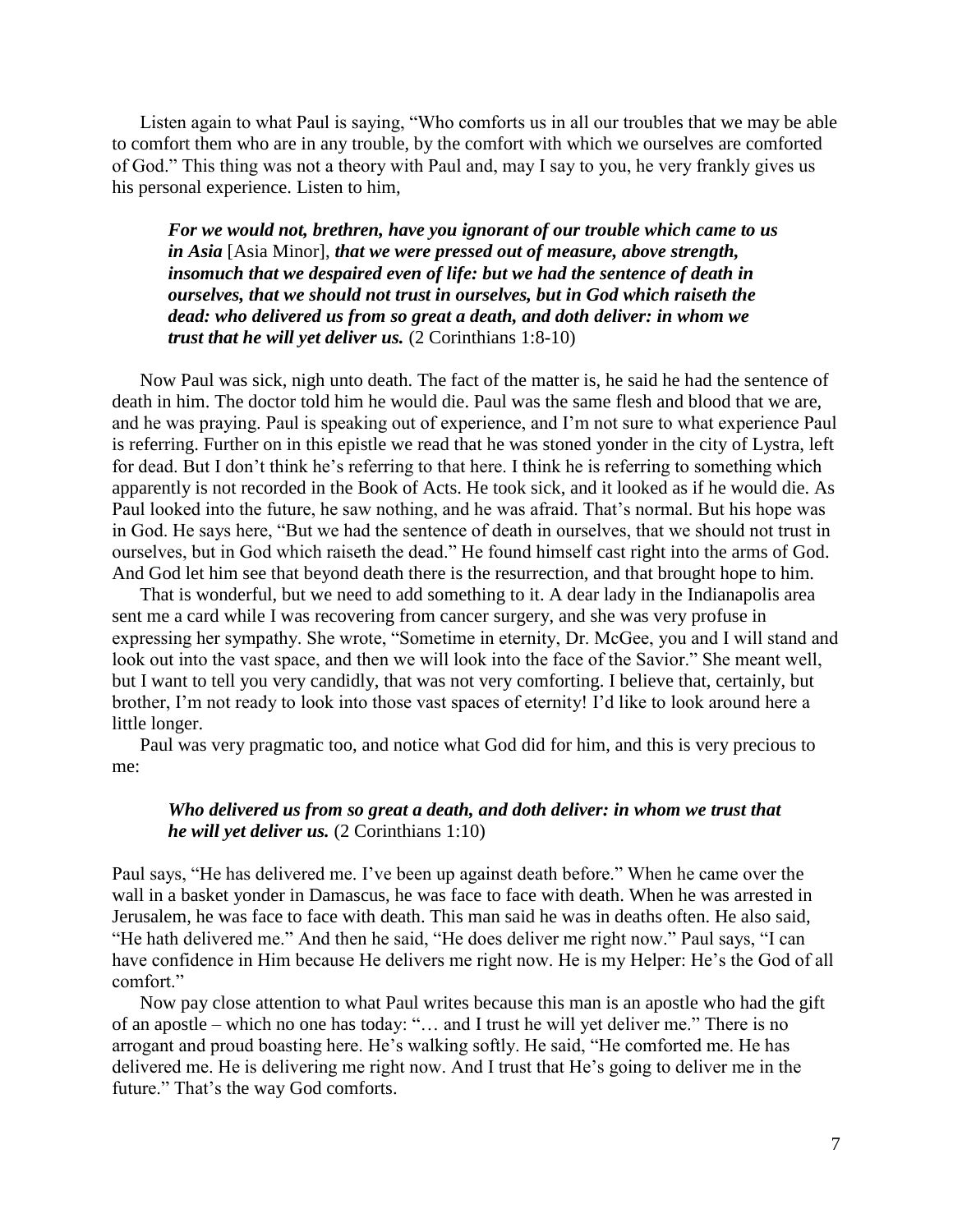Will you notice now what he says on the basis of this:

*Ye also helping together by prayer for us, that for the gift bestowed upon us by the means of many persons thanks may be given by many on our behalf.* (2 Corinthians 1:11)

Paul said, "I'm appealing to the church for prayer in this dark hour." And in that day the church responded, and God heard the prayer, and Paul was delivered. The church could glorify God, and no man got the glory. Isn't that wonderful?

My dear friend, you and I have scriptural ground for asking for prayer. Paul asks for prayer because he says, "God has delivered me, He does deliver me," and he adds, "I don't know that He will, but I trust He will deliver me in the future." That makes you walk very close to Him. It makes you look to Him in a new way.

#### **All For Others**

In conclusion we must come back to verse 4,

## *Who comforteth us in all our tribulation* [trouble], *that we may be able to comfort them which are in any trouble, by the comfort wherewith we ourselves are comforted of God.*

This is the whole nub of the matter. It is the great principle of the Christian faith to comfort them who are in any trouble. Everything today that you and I are and that we have is for the benefit of others. God never gave you, as a child of His, anything for your selfish use. He gave it to you to share with others. I don't care what it is, you are to share it with others for His glory.

As you may know, Paul could ask the most embarrassing questions. Oh, in these past few months of teaching through the Bible I've learned a great many new things about God and about His servants. Paul had a way of probing in and asking the most personal and humbling questions. Here is just one of them:

## *For who maketh thee to differ from another? and what hast thou that thou didst not receive? now if thou didst receive it, why dost thou glory, as if thou hadst not received it?* (1 Corinthians 4:7)

What is it you have that you did not receive? I begin to feel around in my pockets, and I say, "Well, brother Paul, I don't have anything that I didn't receive." My friend, everything you or I have today, we received it. Do you have health? He gave that to you, whether you believe it or not. Do you have a certain amount of this world's goods? Could you be called wealthy? Do you think He made you wealthy for your sake? He did not. You are to share it with others. Has He given you youth today? He has given you youth so that you might share it with others.

I was thrilled with a letter I received from a young fellow which contradicts the theory that you have to put the old senior citizen in one place and the youth in another place. This boy worked during the summer with a man who is retired, and he wrote: "You know, I didn't like it at first, being put with this old man, but he started me at noon listening to your program when we'd sit down and eat our lunch. I'd like you to know that as a result I'm entering the ministry,